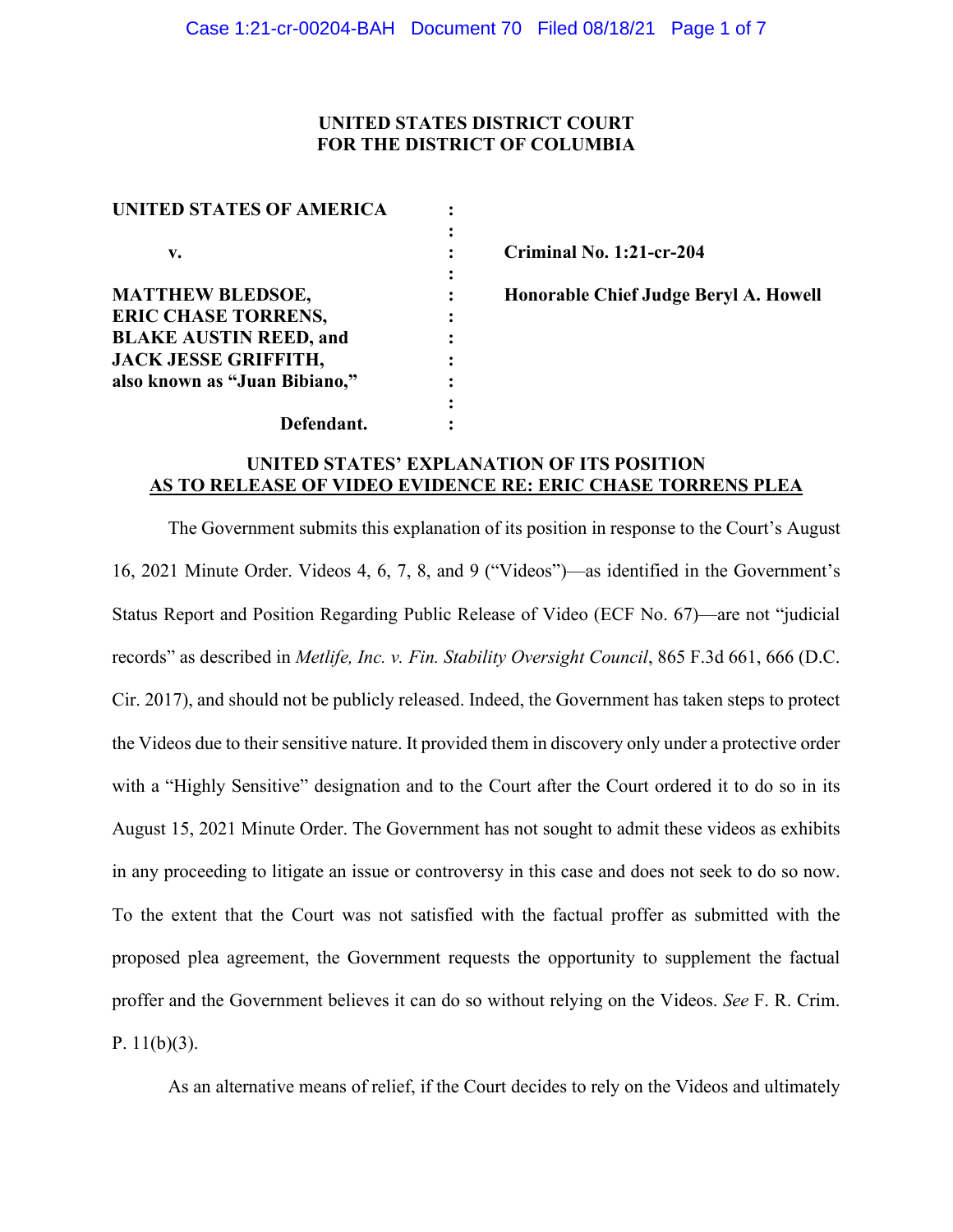### Case 1:21-cr-00204-BAH Document 70 Filed 08/18/21 Page 2 of 7

accept the proposed plea agreement based on what is contained in the Videos, the Government respectfully requests that the Videos not be released publicly at least until the guilty plea is accepted and entered.

#### **A. The Videos Contain Security Information Which the Government Seeks to Protect.**

A protective order, standing alone, does not prevent the release of material to the public. The protective order is only one of the steps the government has taken to protect U.S. Capitol closed circuit video ("CCV") footage. When it comes to public release, the Government has undertaken a case-by-case analysis of which pieces of footage are necessary to litigate issues and controversies in each individual case, while balancing its interest in the safety of the Capitol and those who work there.

The Videos depict the interior of the U.S. Capitol building from cameras near the Senate Wing Door and the Crypt. Consistent with the Government's position regarding CCV in cases related to the events of January 6, 2021, the government designated the videos "Highly Sensitive" pursuant to the protective order entered in this case. Protective Orders, ECF Nos. 41, 42, 44, 49. In seeking a protective order in other cases, the government submitted the Declaration of the General Counsel of the U.S. Capitol Police. *See United States v. Nordean*, Case No. 21-cr-175, ECF 92-1, pp. 1-20 (Declaration of Thomas DiBiase). That declaration describes strict limitations on the disclosure of CCV and the "significant concerns" of the U.S. Capitol Police ("USCP") that "unfettered access" to CCV presents a security risk. *Id.* at p. 6, ¶ 14.

The USCP security concerns weigh in favor of restricting the disclosure of CCV generally, including the Videos at issue here. Indeed, the Videos here are particularly sensitive because they depict the interior—as opposed to the exterior—of the U.S. Capitol and thus revealing information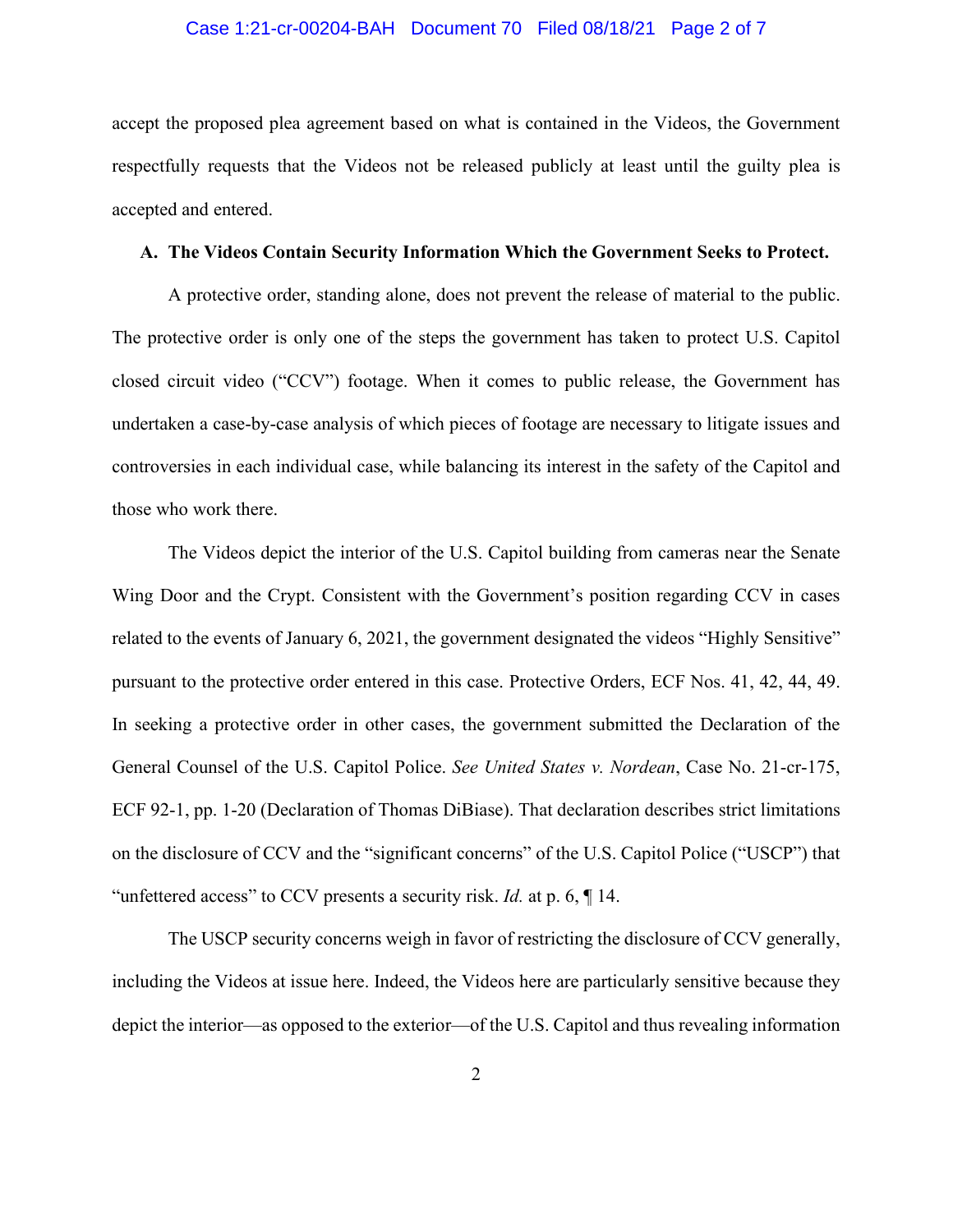less likely to be obtained through other means.

This Video is part of a larger group of videos in these cases which could be aggregated to reveal non-public information about "entry and exit points, office locations, and the relation of the crucial chambers and offices (such as the Speaker's Office or Majority Leader's Office) to other areas of the Capitol." *United States v. Nordean*, Case No. 21-cr-175, ECF 92-1, pp. 6-7 ¶ 16 (Declaration of Thomas DiBiase). Where disclosure of one video may not present a significant security threat, the U.S. Capitol Police has a larger legitimate interest in restricting the disclosure of individual videos in an effort to avoid "unfettered access" to CCV that may indeed give rise to a significant threat to the building and those victimized by the events of January 6, 2021. *See id.* 

The Government has sought to strike the right balance, ensuring that restrictions on disclosure are sufficient to address the legitimate security concerns with the least restrictive means while still adequately meeting its discovery obligations and litigating issues and controversies in individual cases as required. As part of its attempt to balance these competing interests, the government has made CCV public in requests for public assistance in identifying suspects involved in the January 6 attack. The Government has not objected to the disclosure of certain CCV that was played in open court in detention or other court hearings, or where, in the context of a particular case, the Government has determined that the interests served by disclosure outweigh the security risks, even considering the overarching risk presented by the potential aggregation of publicly available CCV.

# **B. Release of Certain CCV During Litigation Does Not Negate the Ongoing Concerns Regarding the Aggregate Release of CCV**

The public release of select clips of CCV—regardless of the nature of that particular CCV or the circumstances in which it was disclosed—does not cause the Government's interest in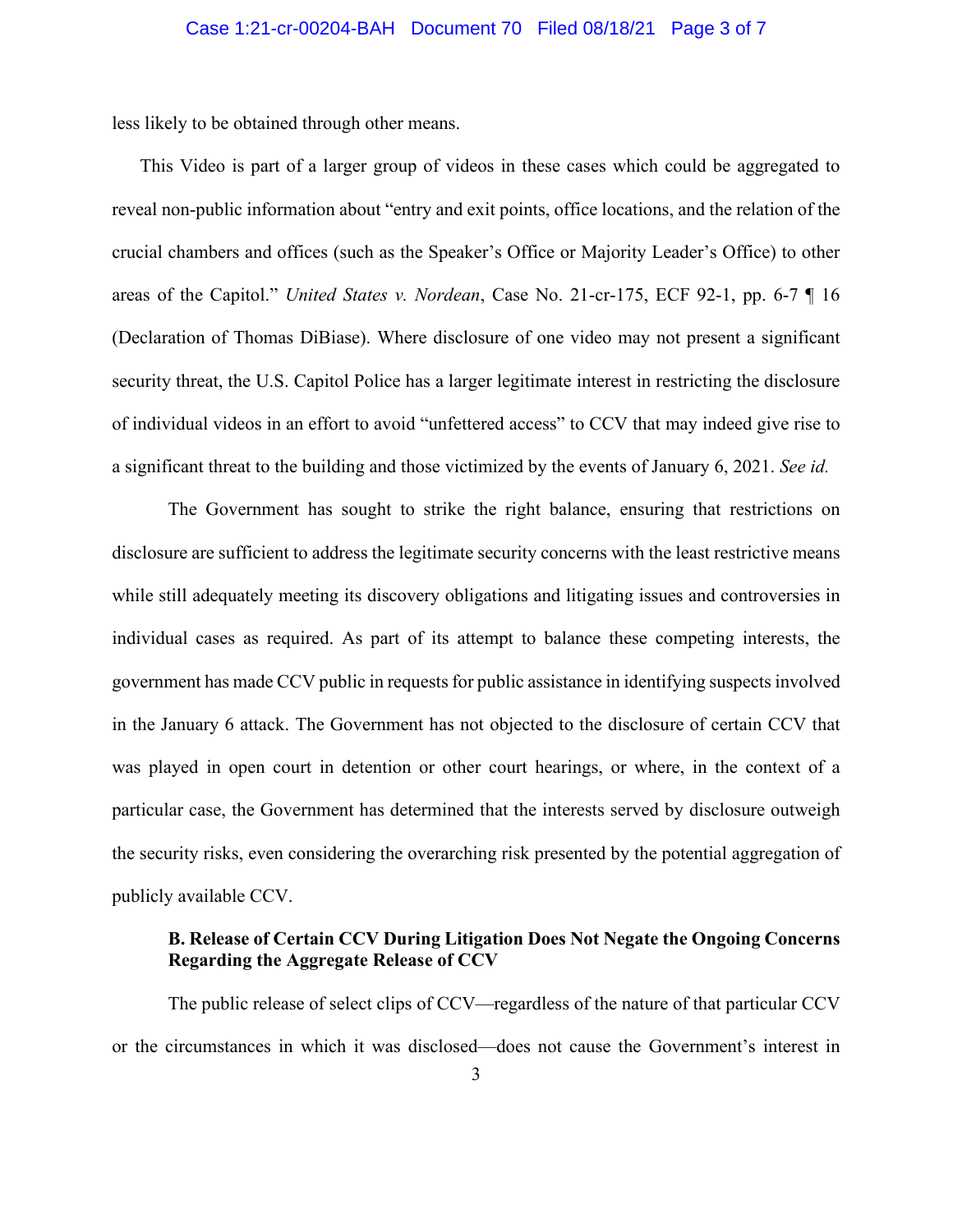### Case 1:21-cr-00204-BAH Document 70 Filed 08/18/21 Page 4 of 7

protecting all other CCV to vanish. The security concerns outlined in the DiBiase Declaration remain as to CCV generally and particularly so for CCV showing the interior of the U.S. Capitol. Here, in light of the nature of the videos and the current posture of this case, which is pending acceptance of a plea agreement, there is not an issue or controversy which requires litigation and there is no other consideration that outweighs the legitimate security concerns raised by the USCP.

The Government respectfully requests that the Court refrain from public disclosure of the Videos. Should the Court accept the plea agreement on August 19, 2021, the public will have access to the written documentation of the events and criminal conduct depicted in the Videos. The Videos are duplicative and nothing in the Videos will be required to provide a factual basis for the elements of the crime to which Defendant Torrens seeks to plead guilty.

### **C. The Videos Are Not Judicial Records.**

As the case currently stands, the videos submitted to the Court in response to its Order directing the government to submit the videos, should not be considered judicial records in this case and, thus, the common-law right of public access to judicial records does not apply. *See United States v. Hubbard*, 650 F.2d 293, 314-15 (D.C. Cir. 1980) (discussing "this country's common law tradition of public access to records of a judicial proceeding"). "[W]hether something is a judicial record depends on 'the role it plays in the adjudicatory process.'" *Metlife, Inc. v. Fin. Stability Oversight Council*, 865 F.3d 661, 666 (D.C. Cir. 2017) (quoting *SEC v. Am. Int'l Grp*., 712 F.3d 1, 3 (D.C. Cir. 2013)). A document filed with a court that "can affect a court's decisionmaking process," "which the parties hope to influence the court," and "upon which the court must base its decision" is a judicial record. *Id*.

The cases referenced in the Court's August 16, 2021 Minute Order, *In re Press & Public*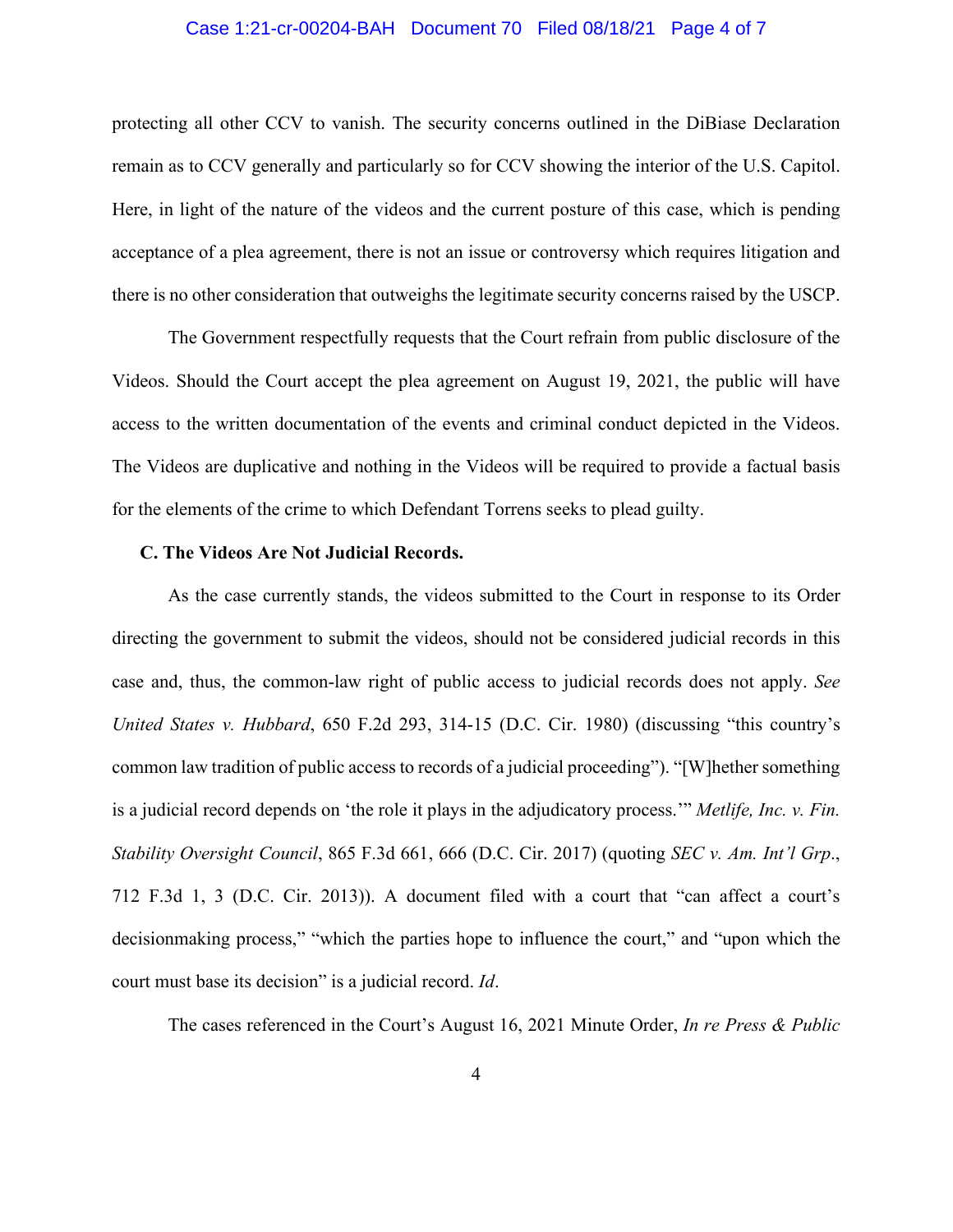#### Case 1:21-cr-00204-BAH Document 70 Filed 08/18/21 Page 5 of 7

*Access to Video Exs. In Capitol Riot Cases*, 2021 WL 1946378 (D.D.C. May 14, 2021) and *United States v. Jackson*, Case No. 21-mj-115, Mem. Op. & Order, ECF No. 24, involve scenarios in which the Government submitted videos to the court proactively, as part of its advocacy. The video exhibits from *In re Press & Public Access to Video Exs. In Capitol Riot Cases* were all submitted by the Government to the court either before or during detention hearings to advocate that a Capitol Riot defendant be detained. *In re Press & Public Access to Video Exs. In Capitol Riot Cases*, 2021 WL 1946378 at \*4. As the Court noted in that case, the video exhibits were relied upon in making detention decisions, therefore they qualified as a judicial records—triggering presumptive public and media access. *Id.* Likewise, in *Jackson*, the Government submitted the video exhibits to the magistrate judge to seek detention of a Capitol Riot defendant. *Jackson*, Case No. 21-mj-115, Mem. Op. & Order, ECF No. 24 at 2. Not only were the *Jackson* video exhibits submitted to the Court, the Government played them during the detention hearing in open court. *Id.*

There are critical differences between the two above-mentioned cases and this one. First, the procedural posture of the submissions differ. At the detention hearings, the Government sought to convince a judge that a defendant was dangerous, and the videos were submitted for the persuasive effect that served an adjudicatory function. In this case, the parties have agreed in advance to a proposed statement of offense that provides a sufficient basis for the Court to accept the plea agreement the parties negotiated. The parties planned to verbally confirm the factual basis for the plea agreement on the record. The parties did not intend to produce any video or other exhibits to the Court since a plea is not a proceeding that typically involves advocacy.

The Government submitted these videos to comply with the August 15, 2021 Minute Order, not to convince the Court of its position on some issue or controversy brought to the court for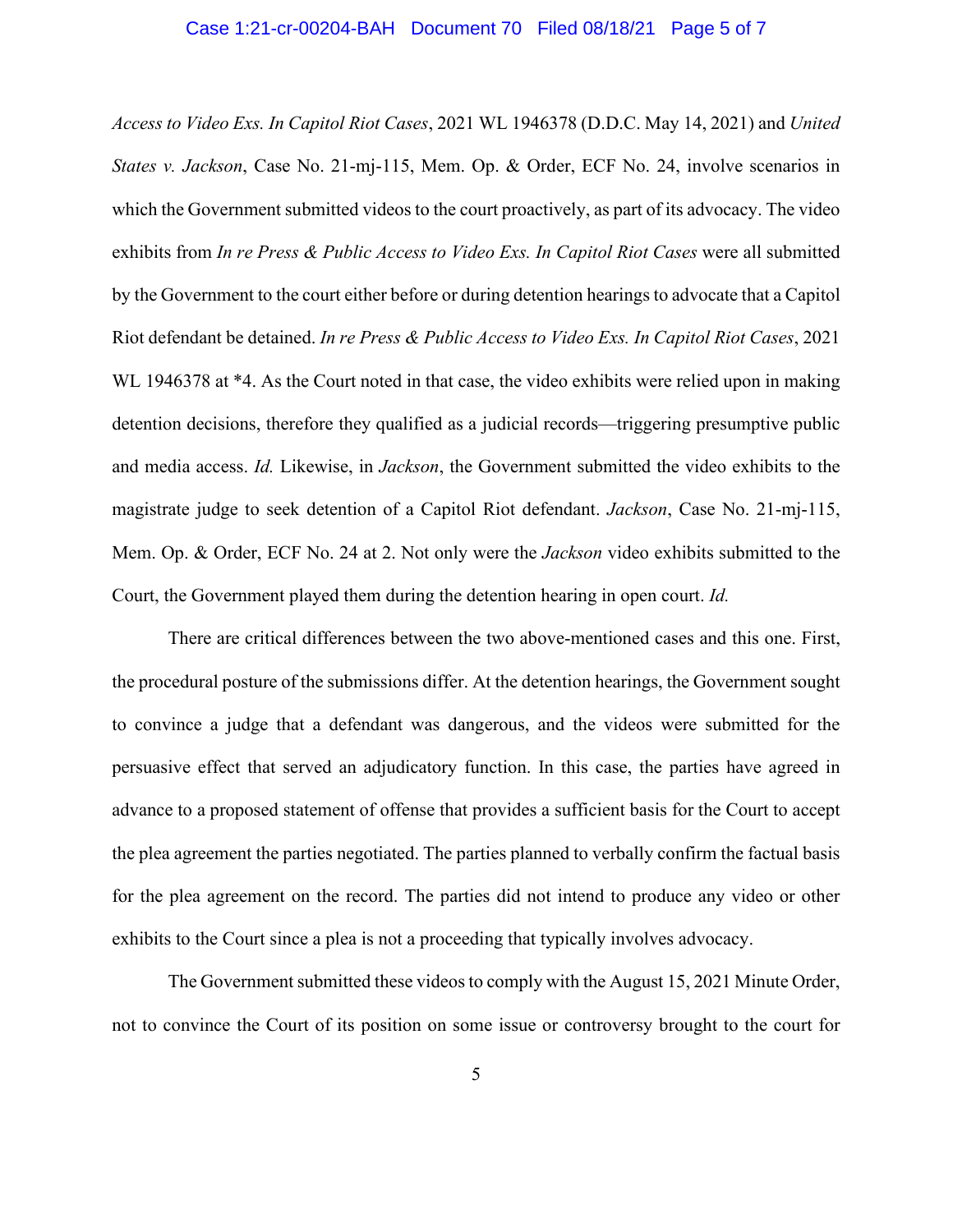### Case 1:21-cr-00204-BAH Document 70 Filed 08/18/21 Page 6 of 7

adjudication. This Court previously accepted Defendant Jack Jesse Griffith's plea with a similar factual submission and the defendant's testimony at the plea hearing. Griffith Plea Agreement & Statement of Offense, ECF Nos. 62-63. Co-Defendants Griffith and Torrens are similarly situated. They engaged in the same criminal activity on January 6, 2021, were both charged with misdemeanors, and were both offered misdemeanor plea offers from the Government. The videos show Griffith and Torrens moving together during their time on the Capitol grounds and inside the Capitol.

If the Court finds that the existing factual proffer provided by the parties is adequate to support the guilty plea, as it did in Griffith's case, the Court should then accept the plea under Rule 11(b)(3) of the Federal Rules of Criminal Procedure. In that situation, the Court would not have relied upon the videos at issue, and the parties have not sought to incorporate them into the factual proffer currently under review. The government simply provided them in direct response to a Court order. Therefore, these videos would not be considered judicial records as the Court would not have relied upon them in accepting the guilty plea. *See United States v. El-Sayegh*, 131 F.3d 158, 163 (D.C. Cir. 1997) ("This document has played no role in any adjudicatory function."). "[W]ith nothing judicial to record, there are no judicial records." *Id*. at 162.